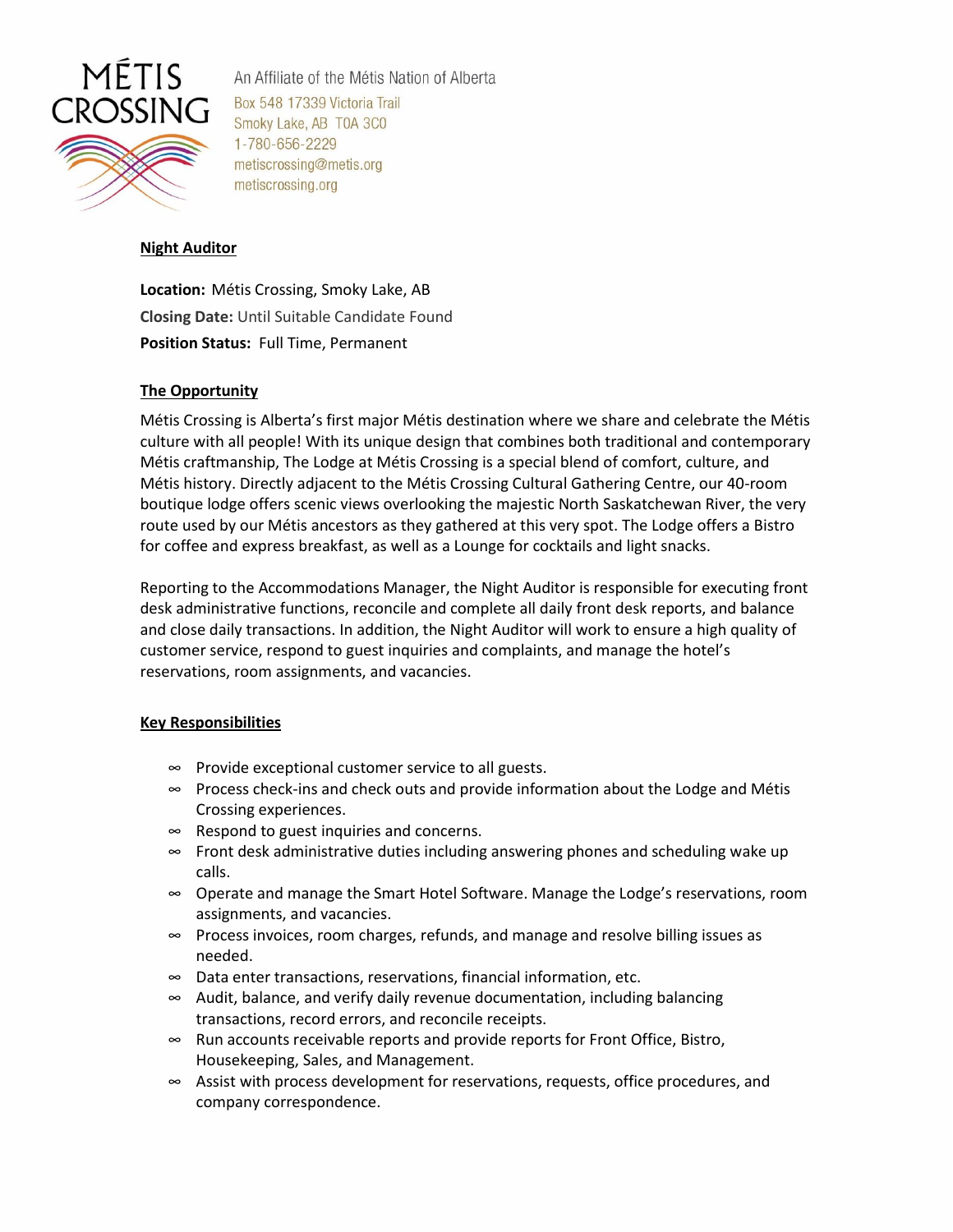∞ Adhere to all of the Lodge's standards, including Hygiene and Health and Safety.

# **Skills & Competencies**

- ∞ Excellent communication skills with ability to effectively communicate both verbally and in writing. Fluency in English is required.
- ∞ Exceptional customer service and strong interpersonal skills with the ability to build relationships with coworkers, guests, etc.
- ∞ Ability to handle difficult situations with a calm, professional demeanor.
- ∞ Excellent time management and organization skills.
- ∞ Ability to manage multiple priorities and work in a fast-paced environment.
- ∞ Proven ability to problem solve.
- ∞ Strong attention to detail.
- ∞ Ability to work individually with little supervision, as well as work as part of a team.
- ∞ Strong cultural sensitivity.
- ∞ High level of professionalism and motivation.
- ∞ High level of integrity and work ethic.
- ∞ Must have strong computer skills, and experience with Microsoft Office, Property Management Systems, and Hotel Management Program.
- ∞ Ability to work in a hotel environment with frequent standing and sitting.
- ∞ Knowledge of Alberta history and cultural diversity an asset.
- ∞ Knowledge of Métis culture, history, and issues affecting Métis people an asset.

### **Qualifications**

- ∞ Minimum 2 years related experience working front desk in a hotel/lodge environment.
- ∞ Minimum 1-2 years experience in Front Office/Accounting.
- ∞ High school diploma required.
- ∞ Level C First Aid/CPR would be an asset.
- ∞ Ability to obtain and/or maintain WHMIS certification.

### **Other Requirements**

- ∞ Métis Crossing is located in Smoky Lake; this position will become based on site.
- ∞ Ability and aptitude to work night shift, including over weekends, as scheduled.
- ∞ Must have a Class 5 Driver's license and reliable transportation.
- ∞ Must provide Criminal Record Check and Vulnerable Sector Check.

### **What we Offer**

- ∞ The opportunity to work with an Indigenous organization and contribute to one of Alberta's most exciting tourism destinations in the making.
- ∞ Learnings about Métis history and culture, and a rich Indigenous cultural experience.
- ∞ Personal development opportunities.
- ∞ A comprehensive benefit package and employer contributions to Pension Plan for full time, permanent positions.
- ∞ Three (3) weeks paid vacation.